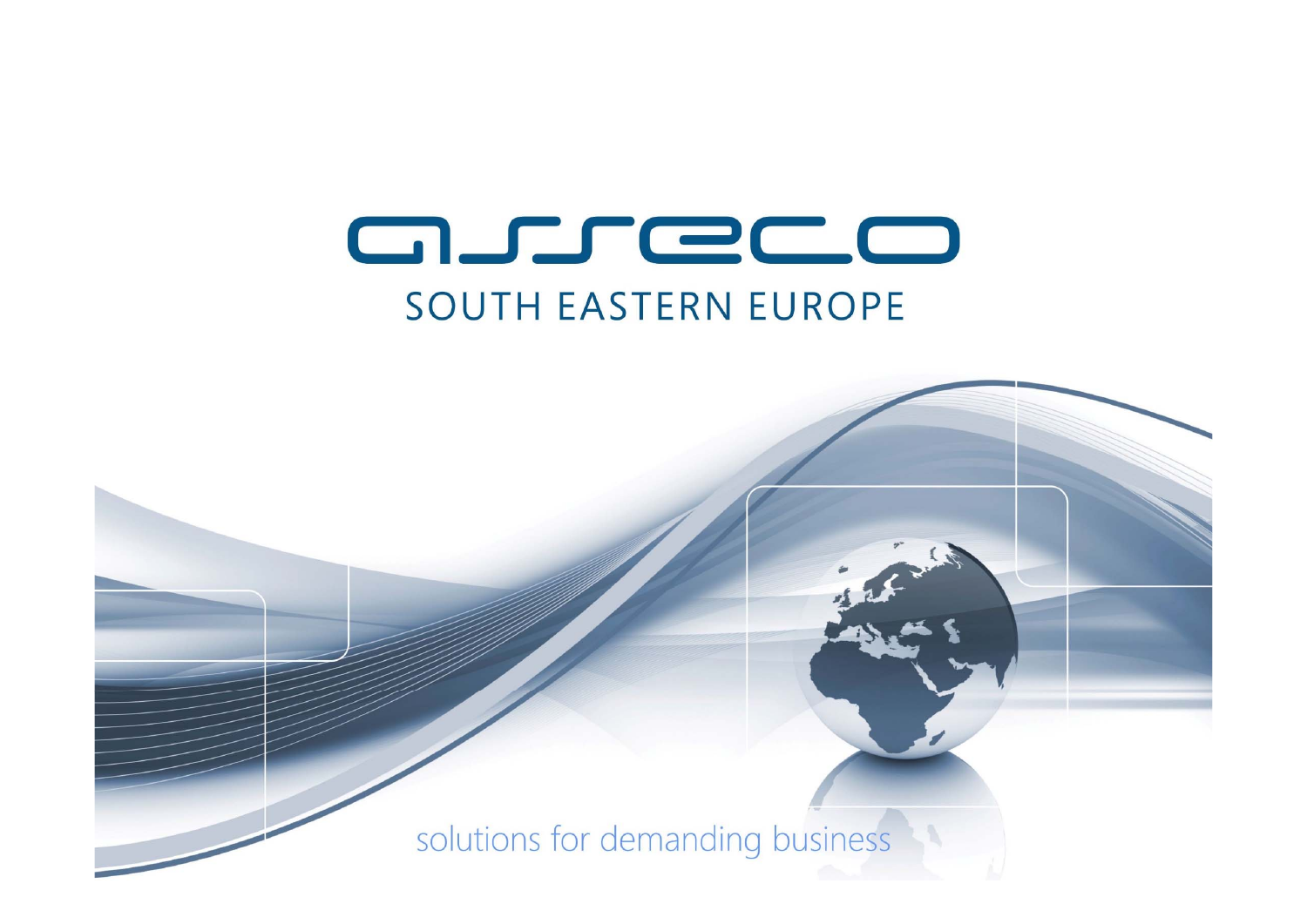

## Financial Results for H1 2014

August 6th, 2014 **Warsaw**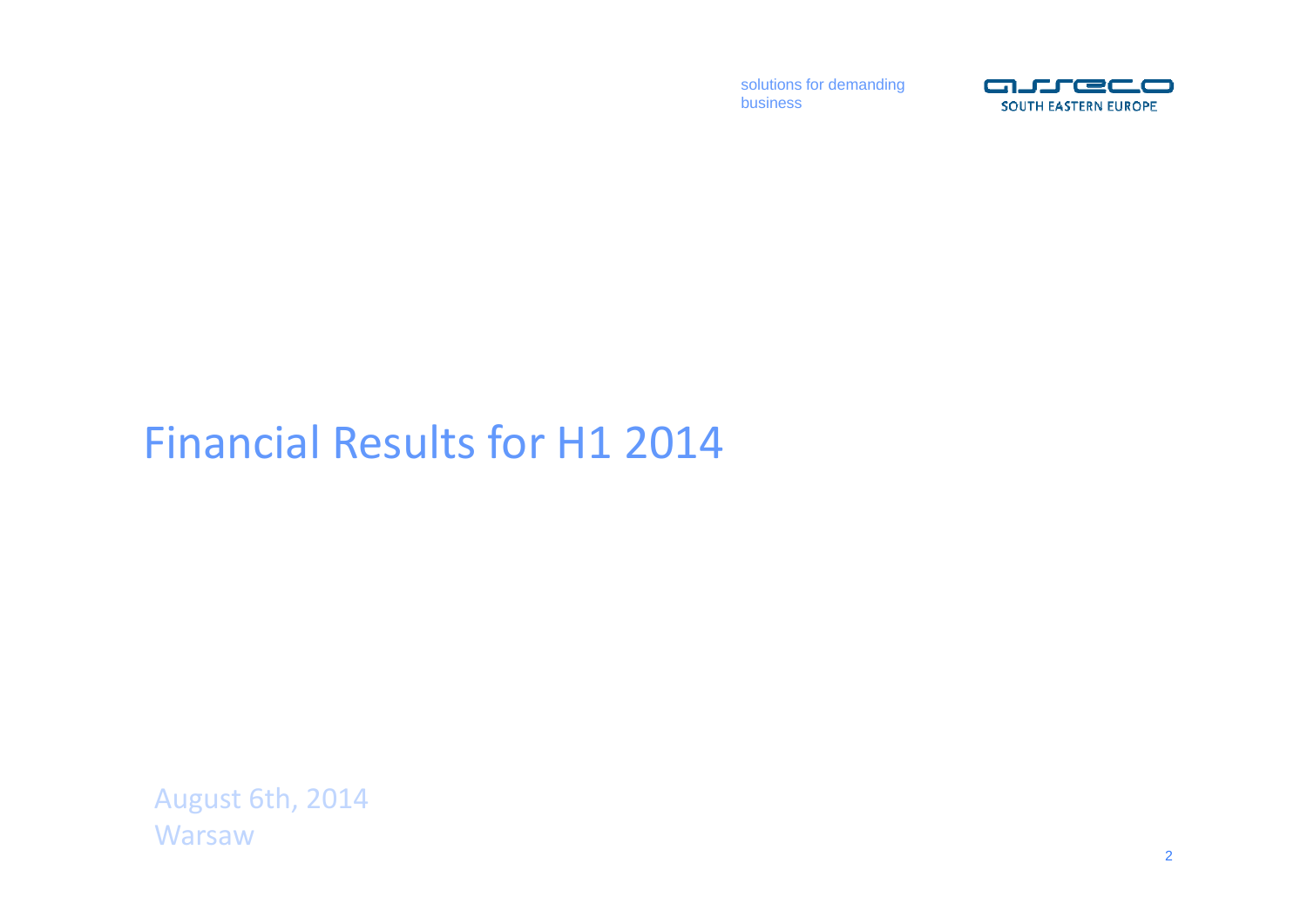

## List of contents

- **Financial Results for H1.2014**
- **Strategic KPIs and outlook for the future**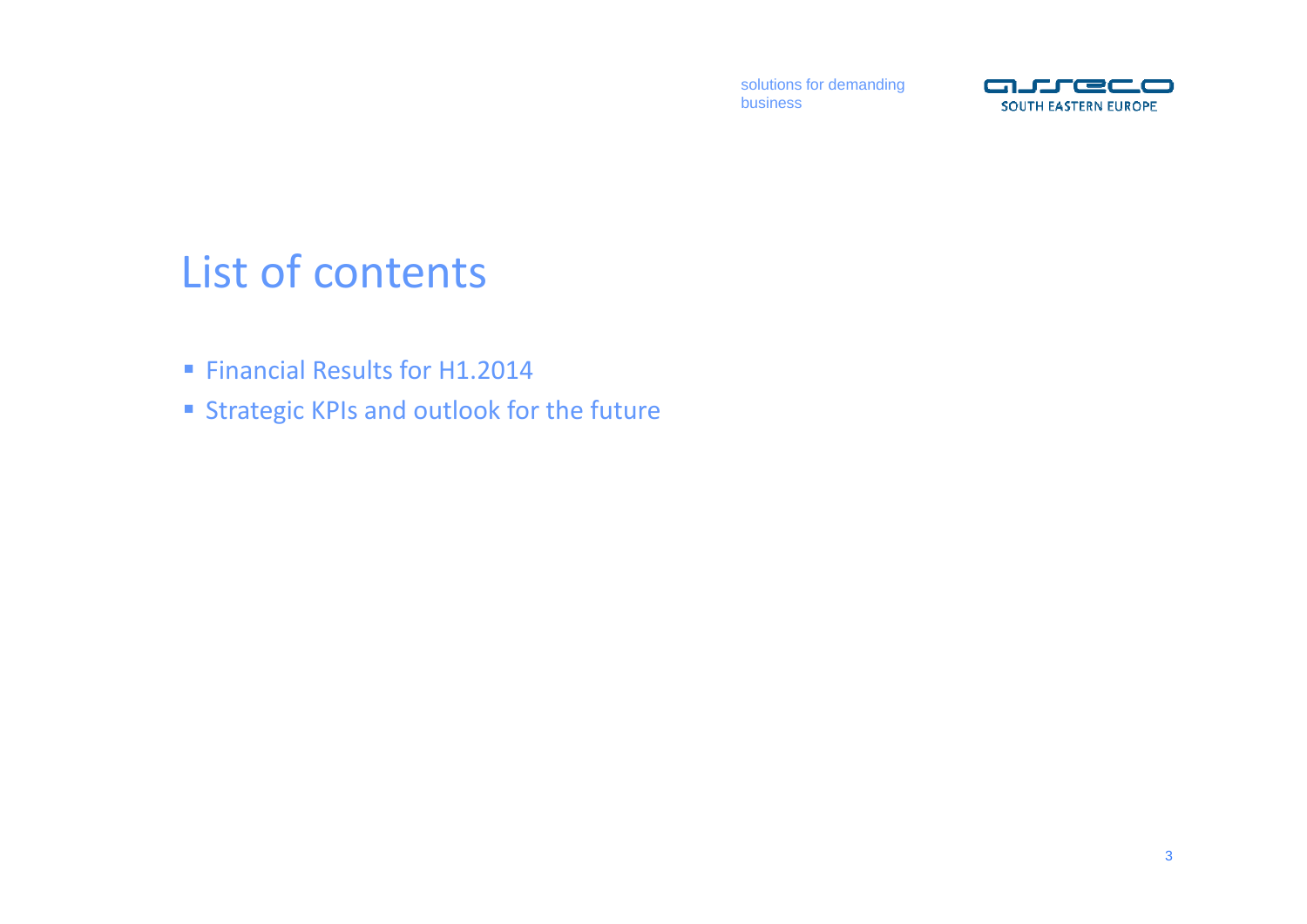

## Financial Results for H1.2014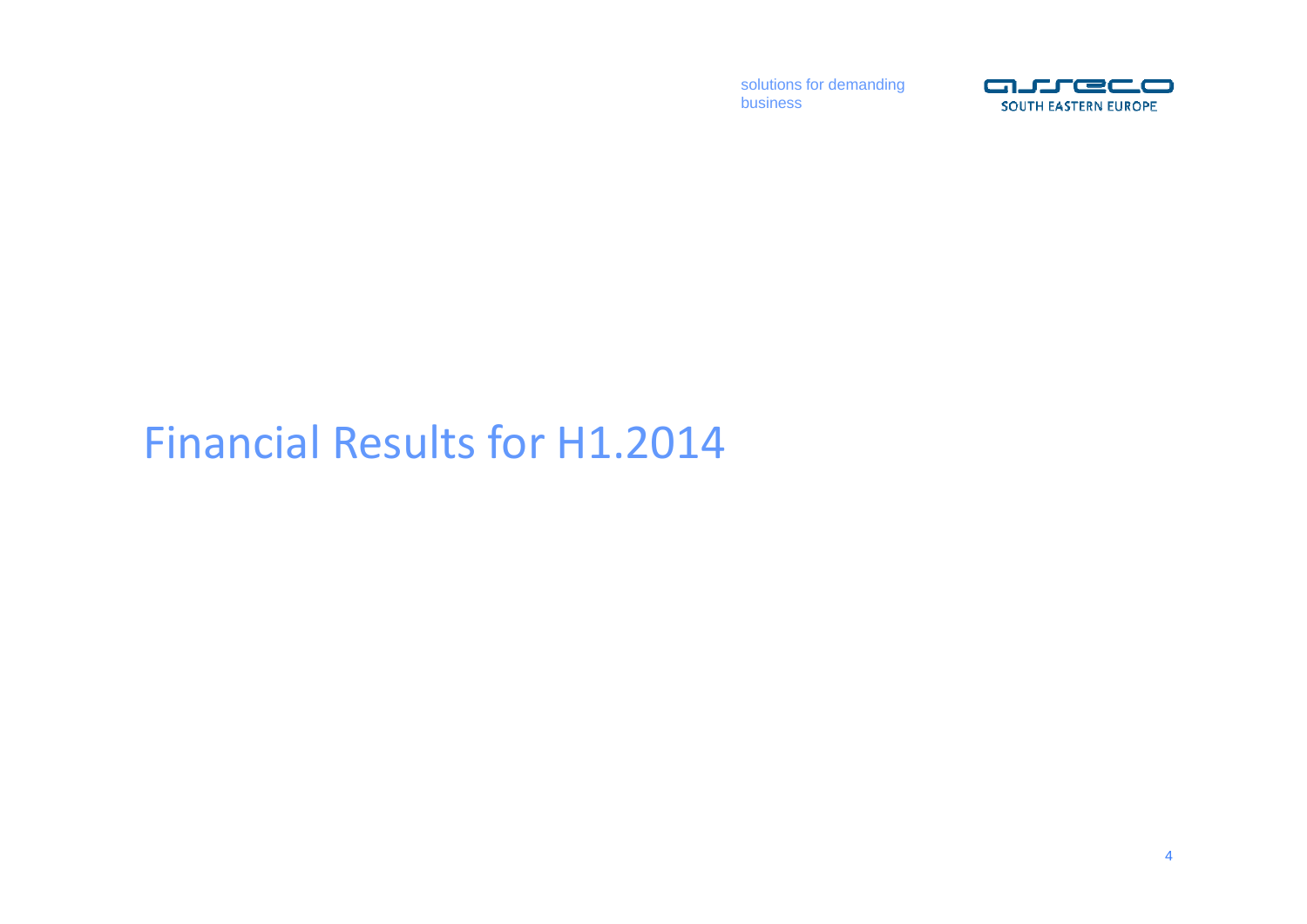

### **Q2.2014 Highlights**

- $\bullet$ Increasing CAPEX in the financial sector
- •Appearing **new entrants** on the financial scene, both utilities and non present banks
- •Banks interested in building **Multichannel** approach
- •Continuing interest in payment infrastructure **outsourcing**
- •**Delivery** shows **weak** points and its reorganisation will be <sup>a</sup> major focus for this and next year
- •**Positive turn‐around** of Turkish ex‐**Sigma** business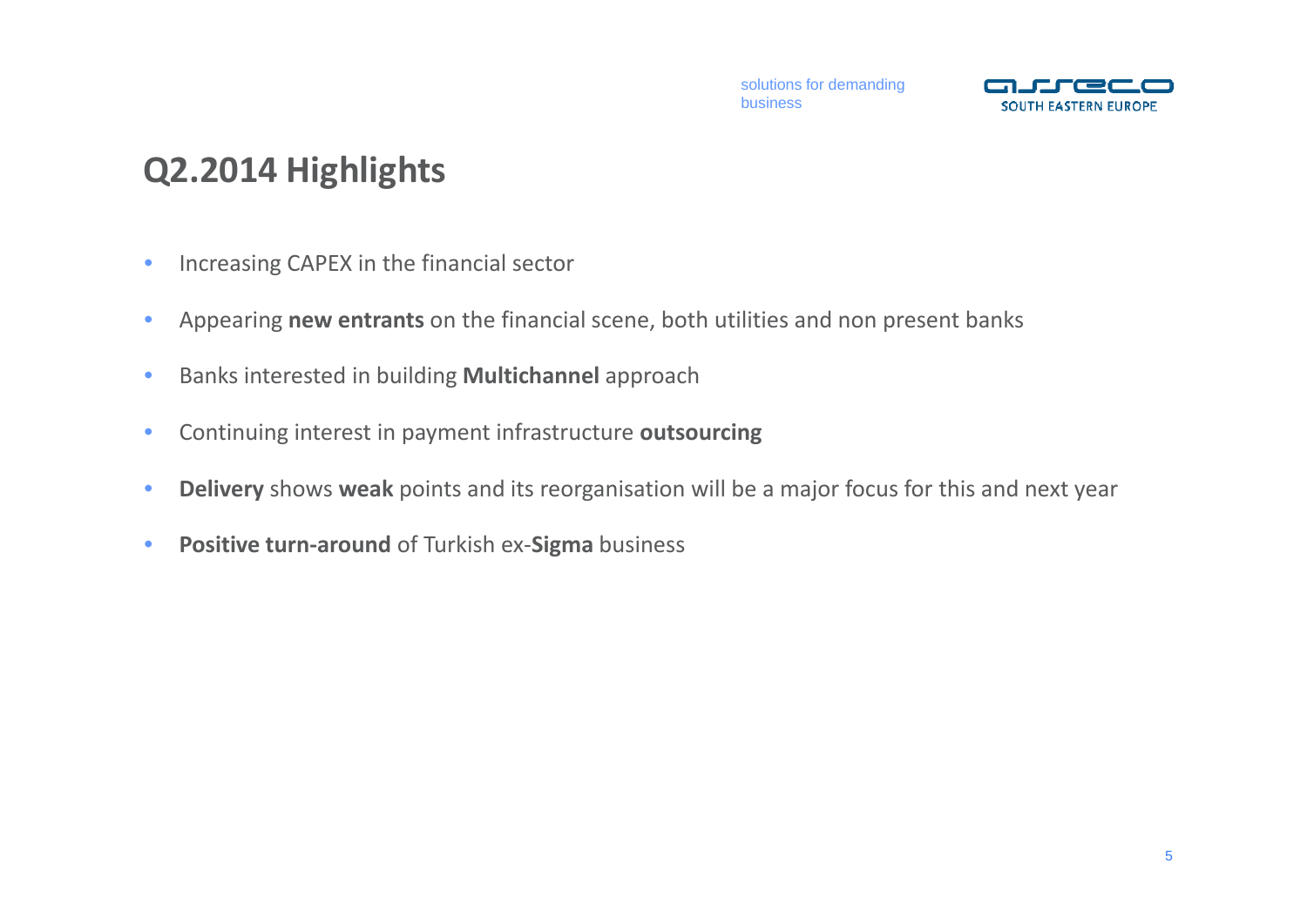

### **Q2'14 shows increase in EBIT and NPAT**

| <b>mEUR</b>          | Q2 2014 | Q2 2013 | ∆ YoY  | Organic<br>growth |
|----------------------|---------|---------|--------|-------------------|
| Revenue Total        | 29,0    | 26,5    | $+10%$ | $+7%$             |
| <b>EBITDA</b>        | 3,9     | 2,9     | $+32%$ | $+23%$            |
| <b>EBIT</b>          | 2,5     | 2,1     | $+19%$ | $+16%$            |
| <b>NPAT</b>          | 2,2     | 1,7     | $+26%$ | $+22%$            |
| <b>EBITDA %</b>      | 13%     | 11%     |        |                   |
| EBIT %               | 9%      | 8%      |        |                   |
| <b>mPLN</b>          | Q2 2014 | Q2 2013 | ∆ YoY  | Organic<br>growth |
| <b>Revenue Total</b> | 121,0   | 112,6   | $+7%$  | $+5%$             |
| <b>EBITDA</b>        | 16,2    | 12,5    | $+29%$ | $+21%$            |
| <b>EBIT</b>          | 10,5    | 9,0     | $+17%$ | $+14%$            |
| <b>NPAT</b>          | 9,1     | 7,3     | $+24%$ | $+20%$            |
| <b>EBITDA %</b>      | 13%     | 11%     |        |                   |
| EBIT %               | 9%      | 8%      |        |                   |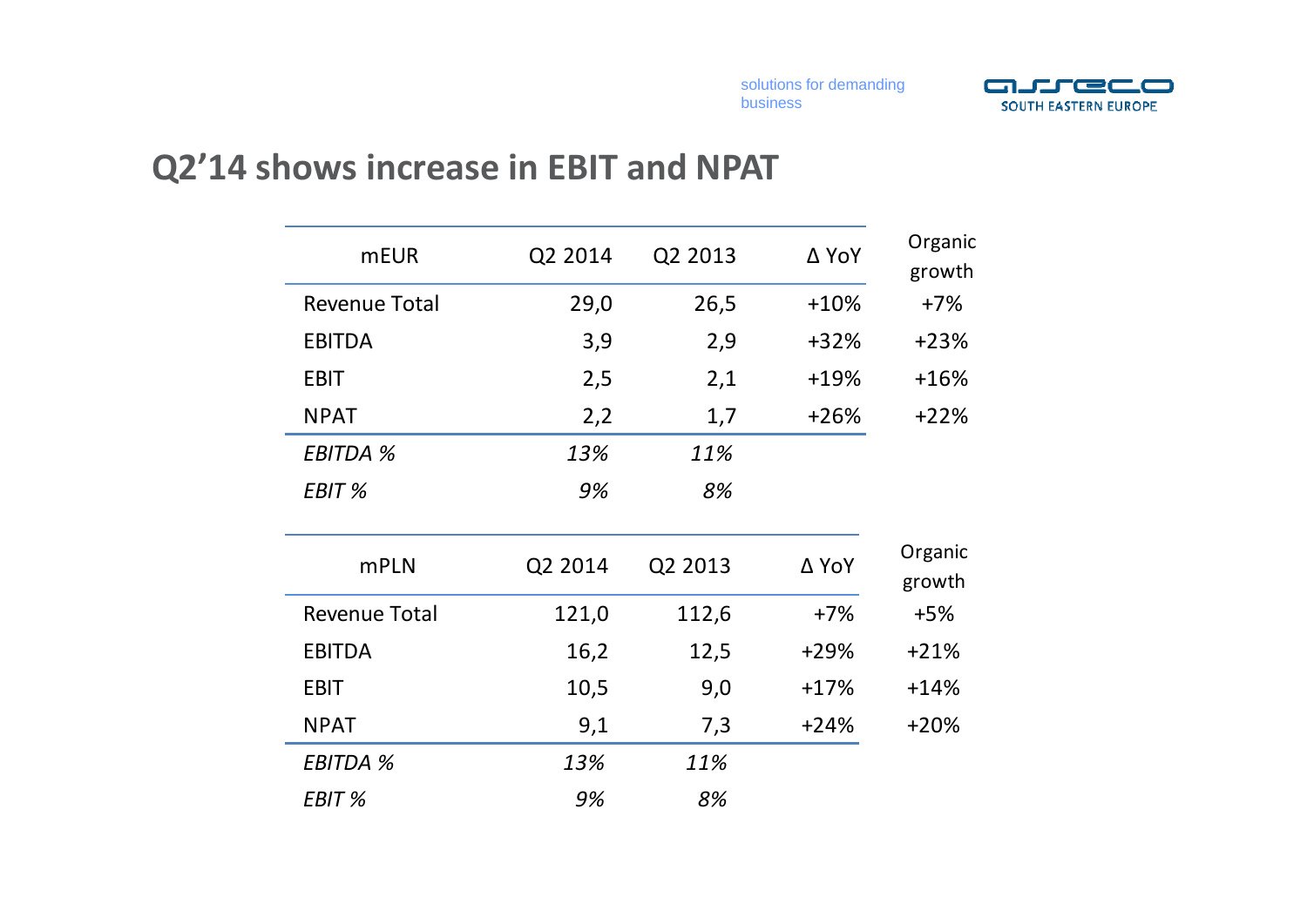

#### **H1'14 shows comparable EBIT and increase in NPAT**

| <b>mEUR</b>          | H1 2014 | H1 2013 | ∆ YoY  | Organic<br>growth |
|----------------------|---------|---------|--------|-------------------|
| <b>Revenue Total</b> | 52,7    | 50,6    | $+4%$  | $+1\%$            |
| <b>EBITDA</b>        | 6,9     | 6,1     | $+14%$ | $+5%$             |
| <b>EBIT</b>          | 4,4     | 4,5     | $-1\%$ | $-4%$             |
| <b>NPAT</b>          | 3,9     | 3,6     | $+7%$  | $+4%$             |
| <b>EBITDA %</b>      | 13%     | 12%     |        |                   |
| EBIT %               | 8%      | 9%      |        |                   |
| <b>mPLN</b>          | H1 2014 | H1 2013 | ∆ YoY  | Organic<br>growth |
| <b>Revenue Total</b> | 220,3   | 213,3   | $+3%$  | $+0\%$            |
| <b>EBITDA</b>        | 28,9    | 25,6    | $+13%$ | $+4%$             |
| <b>EBIT</b>          | 18,6    | 18,9    | $-2%$  | -5%               |
| <b>NPAT</b>          | 16,1    | 15,1    | $+6%$  | $+3%$             |
| <b>EBITDA %</b>      | 13%     | 12%     |        |                   |
| EBIT %               | 8%      | 9%      |        |                   |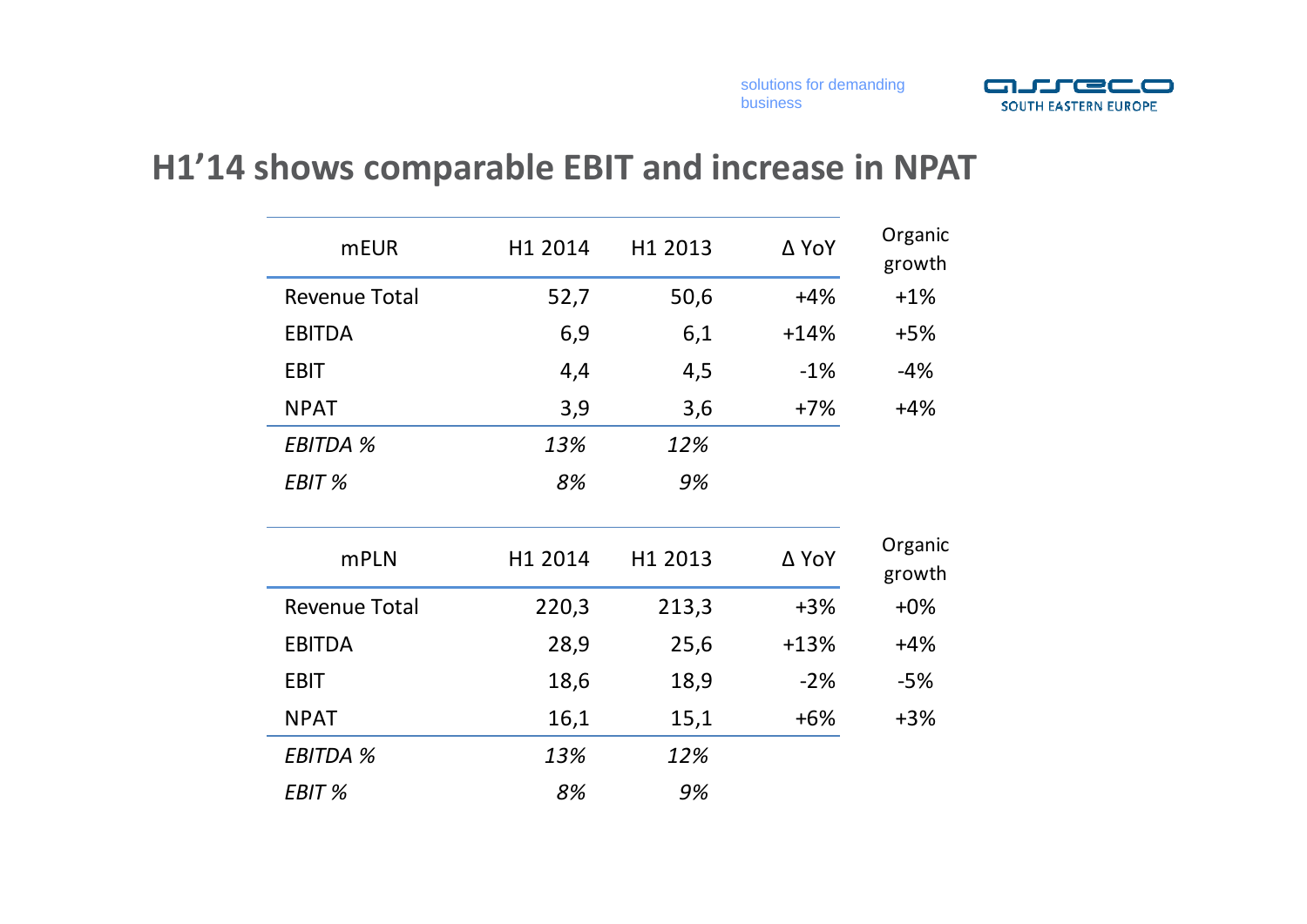

### **Operating costs – Q2 versus Q1**

|                         | Q2   | Ο1     |      | Δ%     |
|-------------------------|------|--------|------|--------|
| <b>Total Own Costs</b>  | 14.8 | 13.5   | 1.3  | $+10%$ |
| <b>Production Costs</b> | 10.5 | $9.7*$ | በ ጸ  | $+8%$  |
| <b>Sales Costs</b>      | 2.3  | 1.9    | 0.4  | $+21%$ |
| <b>GnA Costs</b>        | 2 O  | 1 Q    | (11) | +6%    |

#### Comments:

- **Increase of depreciation resulting mainly** from **Payment‐Card outsourcing** business  $(+0.2m)$
- Extending **sales organization** (+0.1m) and **production organization** (+0.2m)

#### **10% increase of OC** (1.3m) followed by **14% increase of M1** (2.2m)

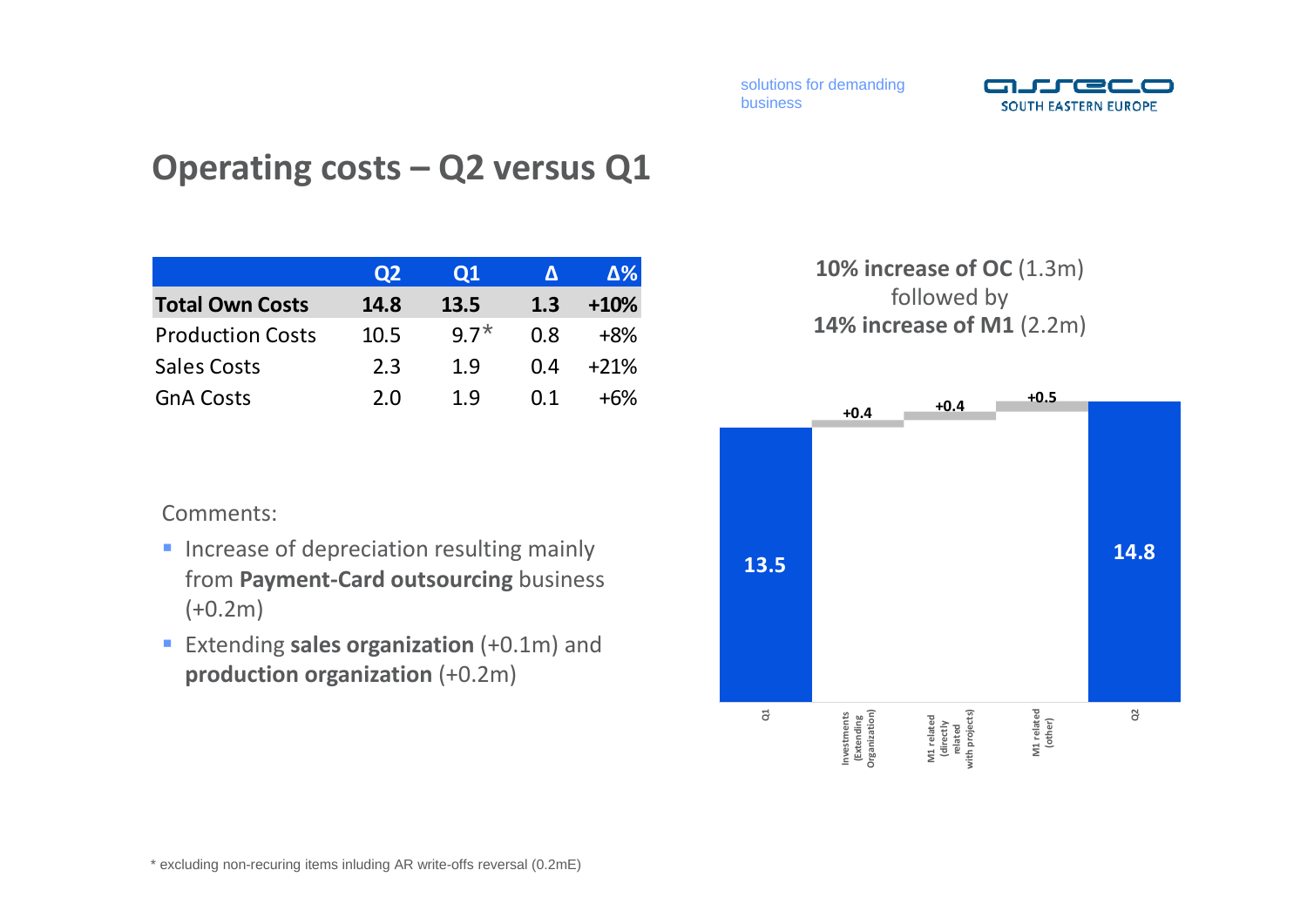

### **Liquidity**

| <b>mEUR</b>                                    | <b>Asseco SEE</b> | <b>Asseco SEE Group</b> |                |        |
|------------------------------------------------|-------------------|-------------------------|----------------|--------|
|                                                | Q2 2014           | Q2 2014                 | <b>2013 YE</b> | Δ      |
| Cash and cash equivalents                      | 0,6               | 7,1                     | 8,1            | $-1,0$ |
| Short term and long term investments           | 3,3               | 9,6                     | 6,2            | 3,5    |
| Short term and long term debt                  | 0,0               | $-0,5$                  | $-0,7$         | 0,2    |
| <b>Net Cash</b>                                | 4,0               | 16,3                    | 13,6           | 2,6    |
| Receivables and Prepayments                    | 2,3               | 30,9                    | 32,9           | $-2,0$ |
| Liabilities, Provisions and Deffered<br>Income | $-1,0$            | $-29,1$                 | $-26,5$        | $-2,7$ |
| Inventory                                      | 0,0               | 4,9                     | 4,3            | 0,6    |
| <b>Operational Balance</b>                     | 5,2               | 22,8                    | 24,3           | $-1,5$ |

PLN 16.6m (EUR 4m) dividend was distributed on July 30th (PLN 0,32 per share)

\*) debt for purchase of hardware for outsourcing projects excluded (8,3 mEUR as at the end of Q2'14, 2,6 mEUR as at the end of Q4'13)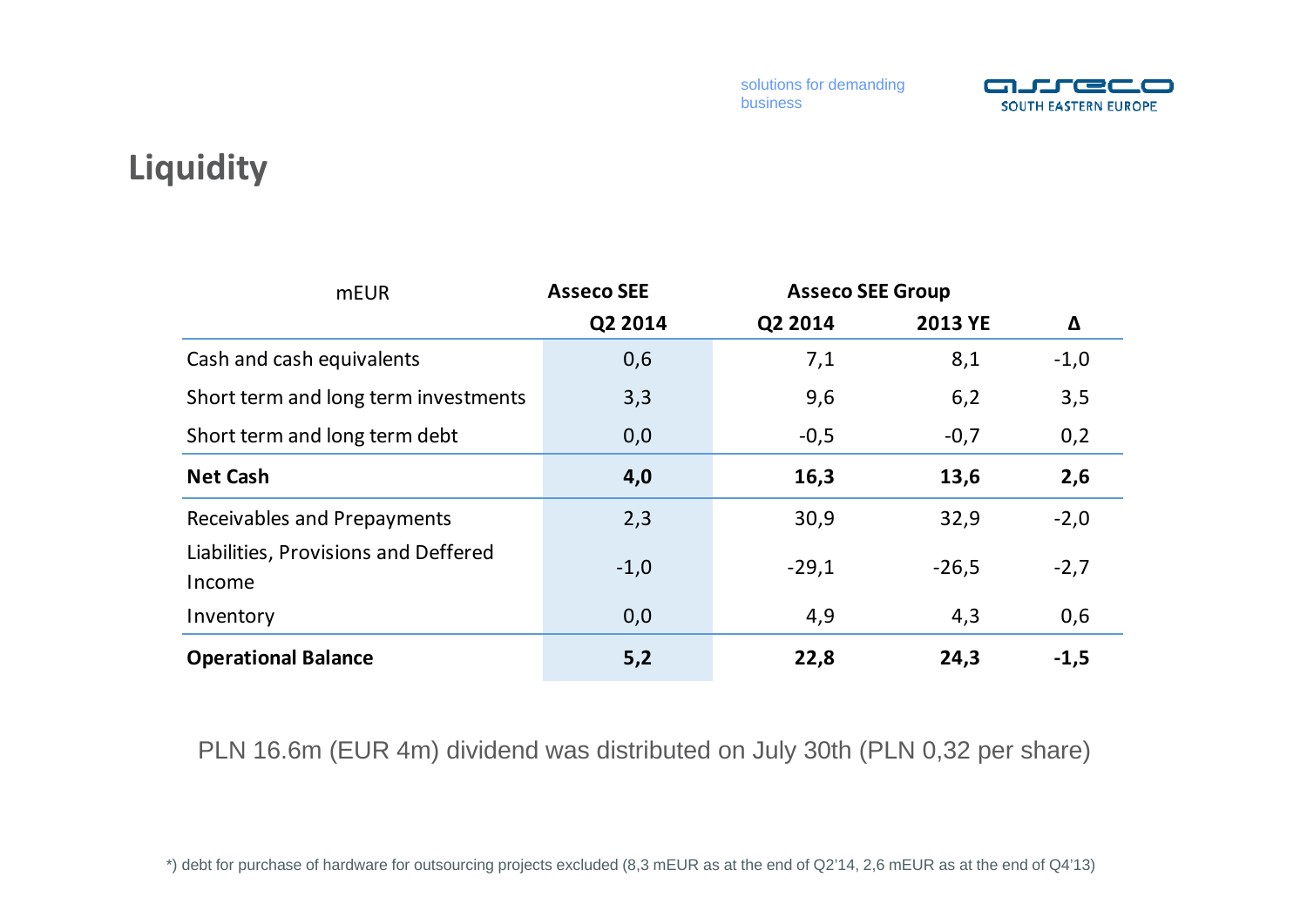

#### **Revenue and EBIT contribution by countries in H1.2014\***

| <b>kEUR</b>  | Revenue<br>H1 2014 | Revenue<br>H1 2013 | Change  | % Diff | <b>EBIT</b><br>H1 2014 | <b>EBIT</b><br>H1 2013 | Change | % Diff  | <b>NPAT</b><br>H1 2014 | <b>NPAT</b><br>H1 2013 | Change | % Diff  |
|--------------|--------------------|--------------------|---------|--------|------------------------|------------------------|--------|---------|------------------------|------------------------|--------|---------|
| Alb          | 185                | 235                | $-50$   | $-21%$ | 22                     | 41                     | $-19$  | $-46%$  | 19                     | 39                     | $-20$  | $-51%$  |
| B&H          | 1518               | 1632               | $-114$  | $-7%$  | 113                    | 189                    | -76    | $-40%$  | 99                     | 165                    | -66    | $-40%$  |
| Bul          | 473                | 557                | $-84$   | $-15%$ | $-124$                 | 30                     | $-154$ | $-513%$ | $-104$                 | 33                     | $-137$ | $-415%$ |
| Cro          | 7939               | 5 1 5 8            | 2 7 8 1 | $+54%$ | 358                    | 101                    | 257    | +254%   | 226                    | 75                     | 151    | +201%   |
| Kos          | 1493               | 1877               | $-384$  | $-20%$ | -6                     | 87                     | $-93$  | $-107%$ | -4                     | 76                     | -80    | $-105%$ |
| Mac          | 5 5 2 2            | 8 5 2 0            | $-2998$ | $-35%$ | 811                    | 891                    | $-80$  | -9%     | 744                    | 807                    | $-63$  | $-8%$   |
| Mon          | 1 1 3 2            | 642                | 490     | +76%   | 196                    | 173                    | 23     | $+13%$  | 184                    | 160                    | 24     | $+15%$  |
| Pol          | 710                | 794                | $-84$   | $-11%$ | $-65$                  | 68                     | $-133$ | $-196%$ | $-101$                 | $-184$                 | 83     | $-45%$  |
| Rom          | 12748              | 11537              | 1211    | $+10%$ | 533                    | 607                    | $-74$  | $-12%$  | 476                    | 556                    | -80    | $-14%$  |
| Ser          | 14 283             | 13 491             | 792     | +6%    | 1547                   | 1681                   | $-134$ | -8%     | 1314                   | 1479                   | $-165$ | $-11%$  |
| Slo          | 1 2 4 8            | 762                | 486     | $+64%$ | 105                    | 89                     | 16     | $+18%$  | 84                     | 76                     | 8      | $+11%$  |
| Tur          | 5473               | 5 4 0 3            | 70      | $+1\%$ | 951                    | 527                    | 424    | +80%    | 920                    | 312                    | 608    | +195%   |
| <b>GASEE</b> | 52723              | 50 608             | 2 1 1 5 | $+4%$  | 4 4 4 0                | 4484                   | $-44$  | $-1%$   | 3857                   | 3594                   | 263    | $+7%$   |





Alb B&H Bul Cro Kos Mac Mon Pol Rom Ser Slo Tur

*\* All data in EUR thousands [in brackets 2013 split]*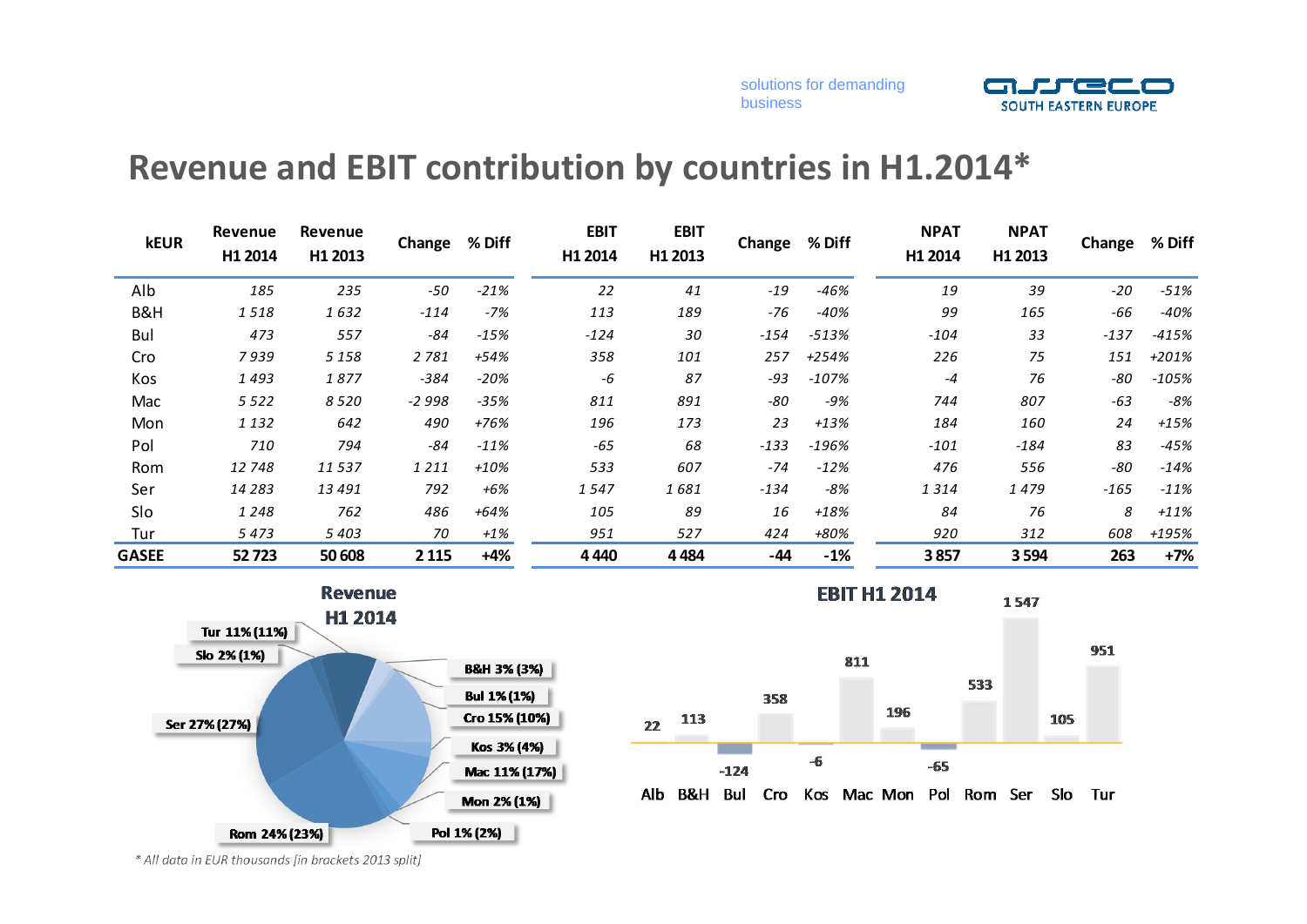



#### **Revenue and EBIT contribution by segments in H1.2014\***

| <b>kEUR</b>             | Revenue | Revenue |         | <b>EBIT</b> | <b>EBIT</b> |        |
|-------------------------|---------|---------|---------|-------------|-------------|--------|
|                         | H1 2014 | H1 2013 | Change  | H1 2014     | H1 2013     | Change |
| <b>Banking</b>          | 12916   | 13 5 23 | $-607$  | 882         | 1709        | $-827$ |
| Payments                | 15 760  | 12018   | 3 7 4 2 | 2446        | 2 1 9 1     | 255    |
| Integration             | 24 047  | 25 067  | $-1020$ | 1 1 1 2     | 584         | 528    |
| <b>Asseco SEE Group</b> | 52723   | 50 608  | 2 1 1 5 | 4 4 4 0     | 4 4 8 4     | $-44$  |

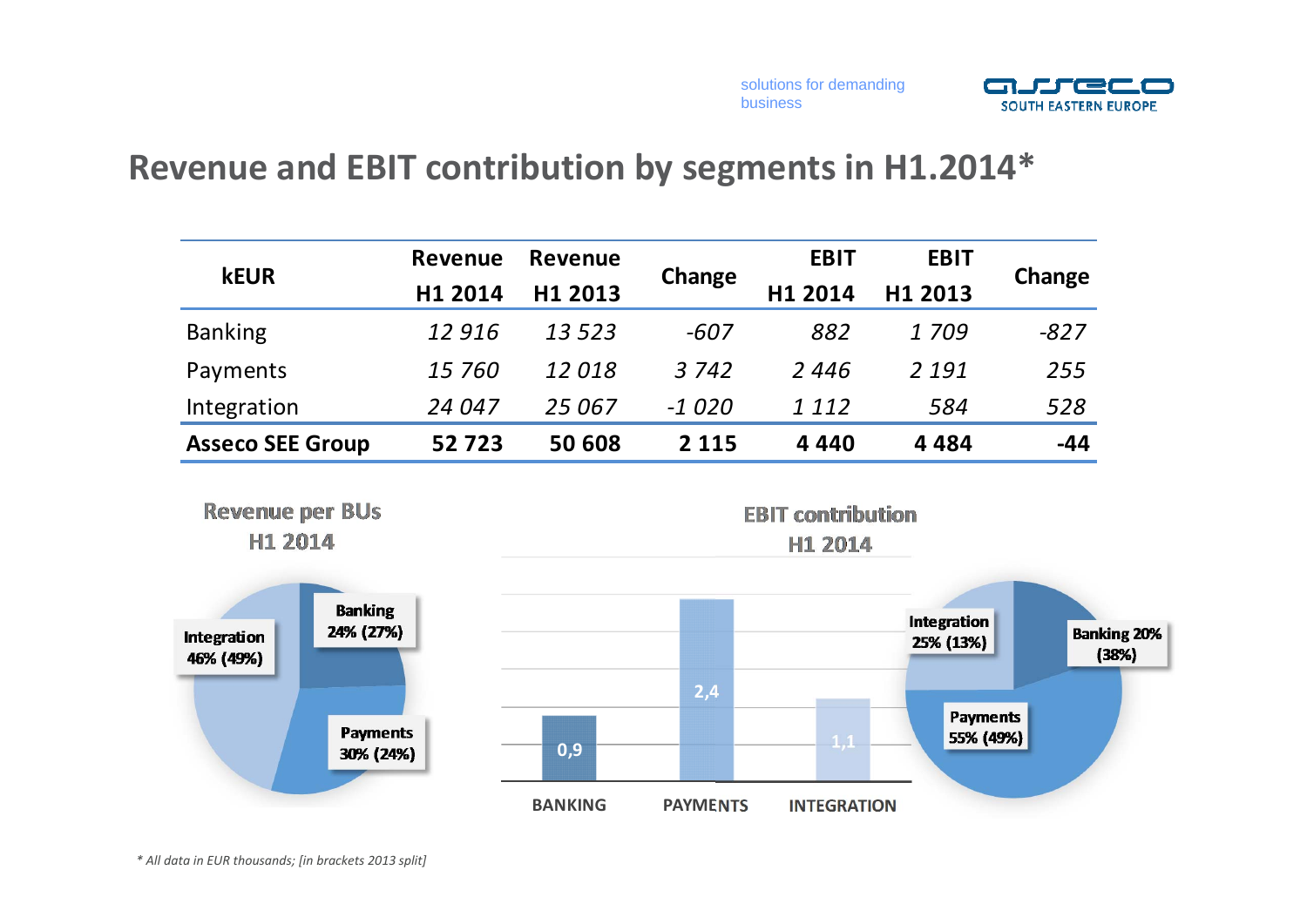

### **Banking BU: H1.2014 results and highlights**

| <b>mEUR</b>          |      | H1 2014 H1 2013 | Λ      |
|----------------------|------|-----------------|--------|
| <b>Revenue Total</b> | 12,9 | 13,5            | $-4%$  |
| <b>EBITDA</b>        | 1,7  | 2,1             | $-19%$ |
| <b>EBIT</b>          | 0,9  | 1,7             | -48%   |
| <b>EBITDA %</b>      | 13%  | 16%             |        |
| EBIT %               | 7%   | 13%             |        |

#### **Highlights:**

- $\bullet$  Focus on implementation of **ASEBA Experience** and **ASEBA Multichannel** at **Telenor Bank** in Serbia (ASEE Serbia with ASEE Macedonia and ASEE Croatia – cross‐sell)
- •**Authentication** solutions for **Zagrebačka Banka** (UniCredit Group)
- $\bullet$ **Authentication** solutions for WebPOS application for **T‐Hrvatski Telekom** (Deutsche Telekom)
- $\bullet$ **Own software for settlements** of intrabanking and financial transactions for **Serbian Banking Association**
- $\bullet$ **Customer Information File** System and **Collateral Management** System for **Raiffeisen** Bank in Bulgaria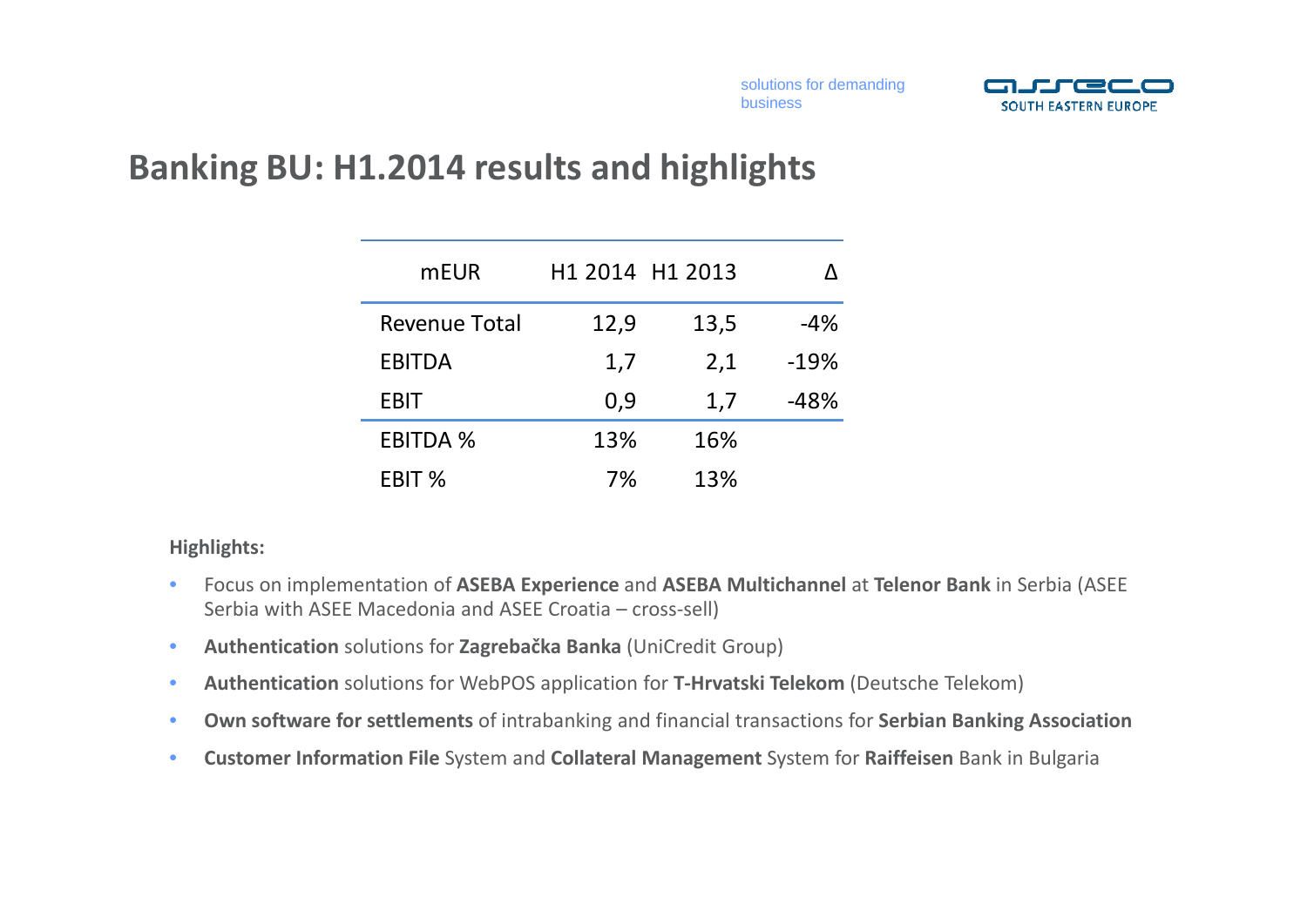

#### **Payment BU: H1.2014 results and highlights**

| <b>mEUR</b>          | H1 2014 H1 2013 |      |        |
|----------------------|-----------------|------|--------|
| <b>Revenue Total</b> | 15,8            | 12,0 | $+31%$ |
| <b>EBITDA</b>        | 3,7             | 2,6  | +38%   |
| EBIT                 | 2,4             | 2,2  | $+12%$ |
| <b>EBITDA %</b>      | 23%             | 22%  |        |
| EBIT %               | 16%             | 18%  |        |

#### **Highlights:**

- $\bullet$  Development in ATM and POS services delivered in **outsourcing model**, among others:
	- • Signed 8‐year and 7‐year contracts for **ATM outsourcing** for **Privredna Banka** in Croatia (Intesa Sanpaolo Group)
	- $\bullet$ **ATM** and **POS outsourcing** contract with **NKBM** in Slovenia
- $\bullet$ Significant **sales of POS/ATM** equipment in Serbia and Croatia
- $\bullet$ **ATM replacement** in **OTP Bank** in Croatia
- $\bullet$  Implementation of **contactless POS terminals** for **BRD Bank** (Societe Generale), to be used in McDonald's restaurants in Romania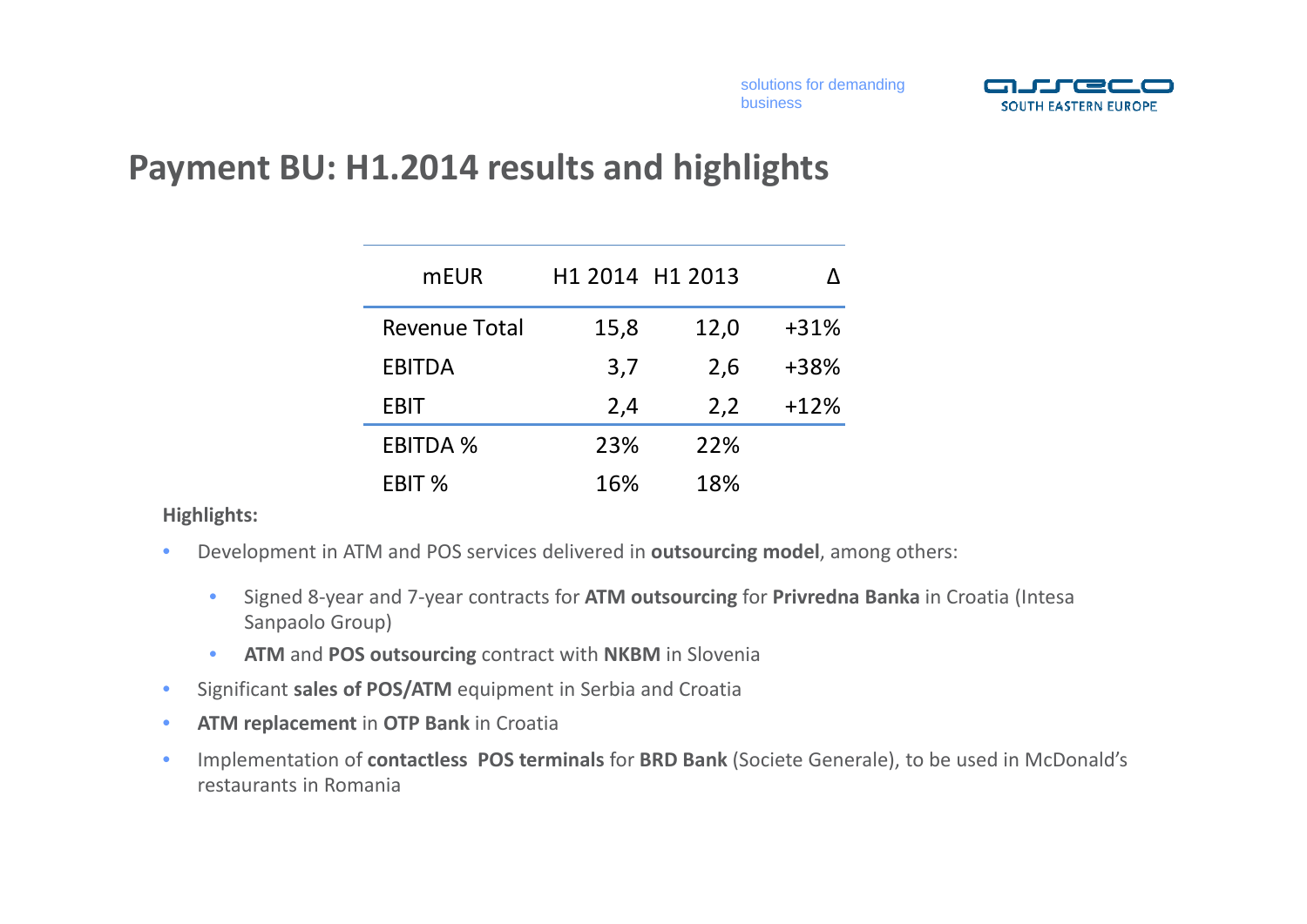

#### **SI BU: H1.2014 results and highlights**

| <b>mEUR</b>          |      | H1 2014 H1 2013 |        |
|----------------------|------|-----------------|--------|
| <b>Revenue Total</b> | 24,0 | 25,1            | $-4%$  |
| <b>EBITDA</b>        | 1,5  | 1,0             | $+42%$ |
| <b>EBIT</b>          | 1,1  | 0,6             | $+90%$ |
| <b>EBITDA %</b>      | 6%   | 4%              |        |
| EBIT %               | 5%   | 2%              |        |

#### **Highlights:**

- $\bullet$ **0.8mEUR** agreement for **infrastructure** for **Electoral Register** in Romania
- $\bullet$  **0.6mEUR** agreement for **data storage** and **network communication system** for **electricity distributor** in Montenegro and Serbia
- $\bullet$  **0.6mEUR** agreement for development and implementation of **disaster recovery information system** for **Bucharest City Hall**
- •Agreement for core **IP MPLS equipment** and **maintenance** for **ONE Telekom** in Macedonia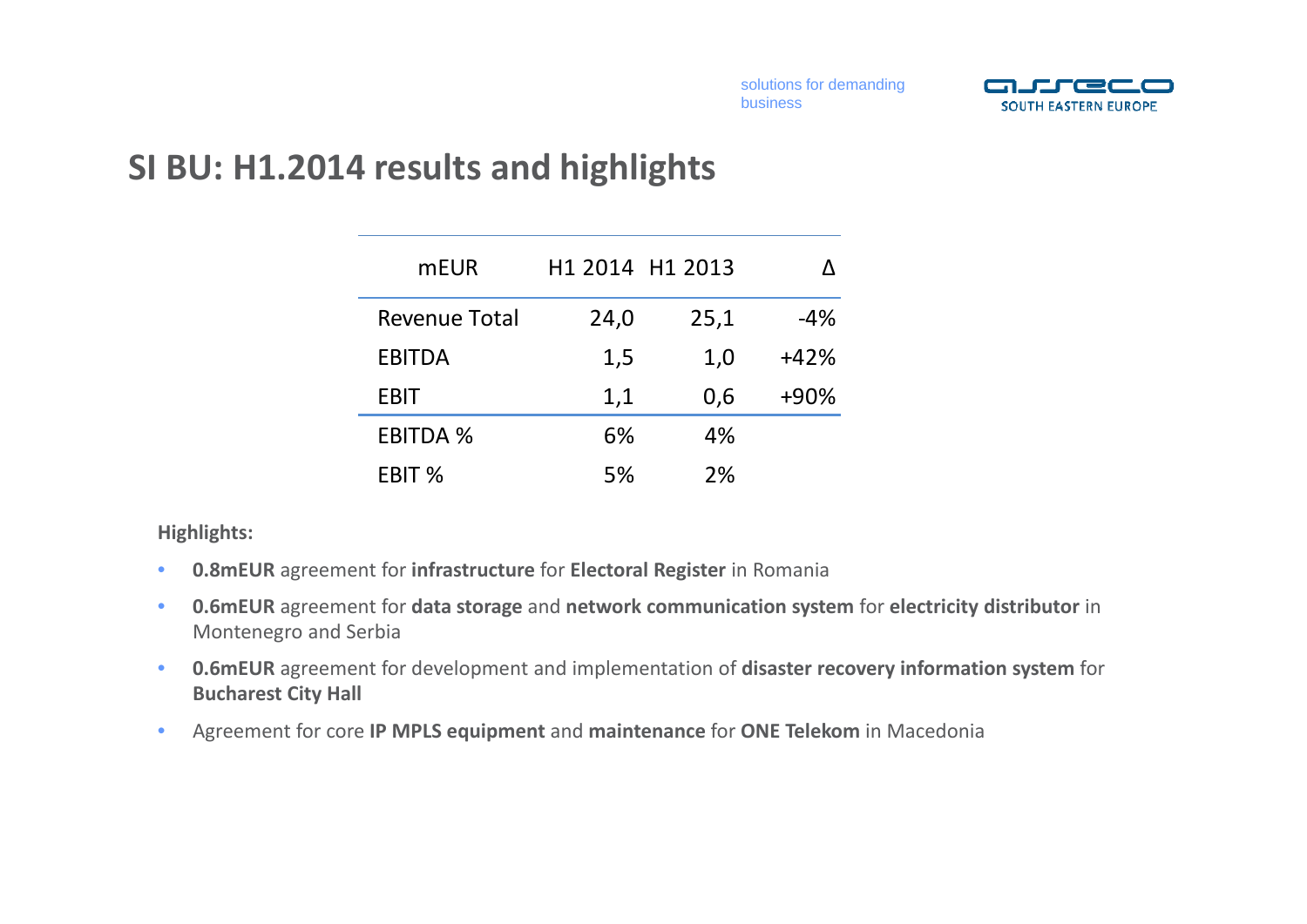

## Strategic KPIs and outlook for the future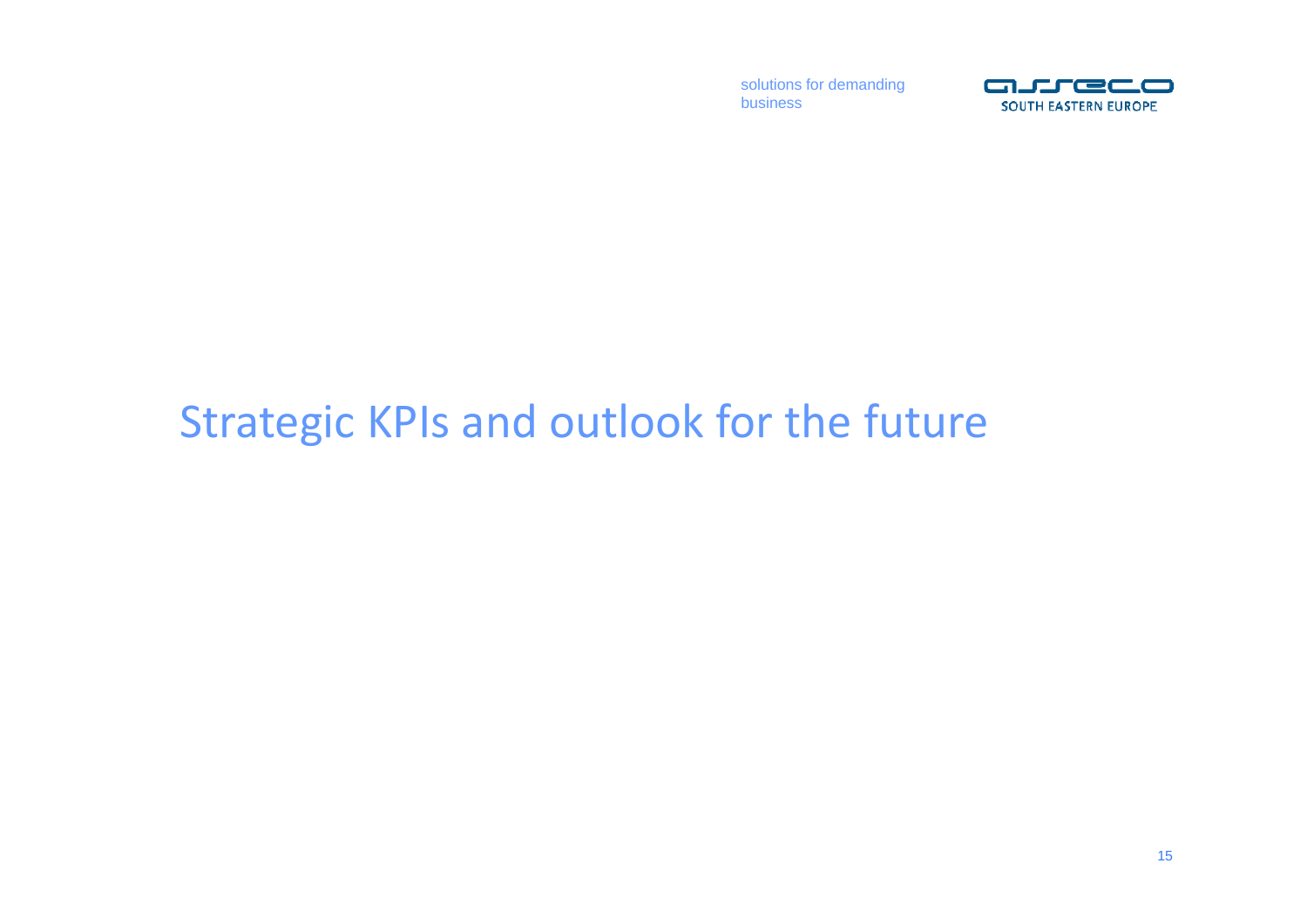

#### **New Markets**

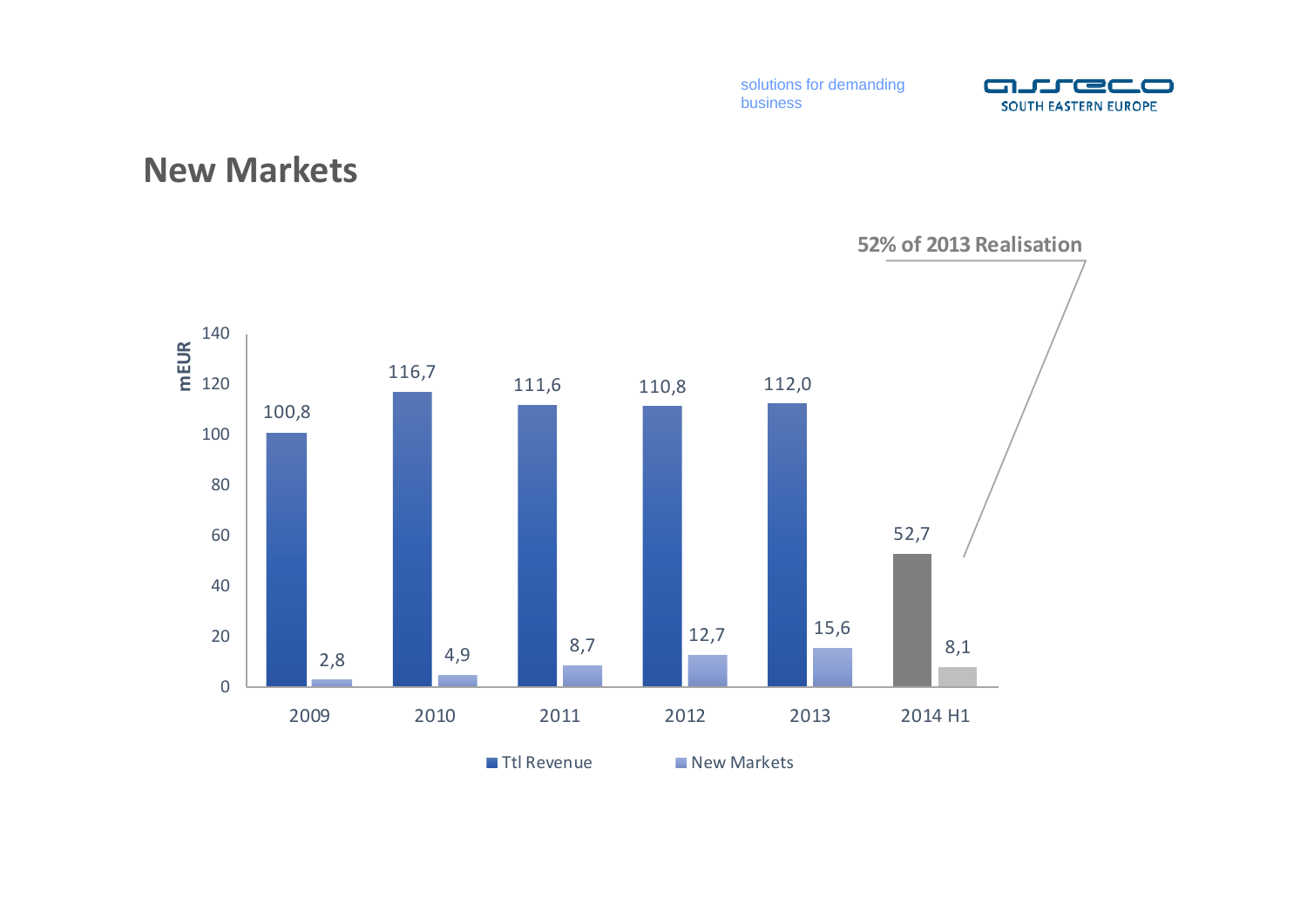

#### **Own software and services**

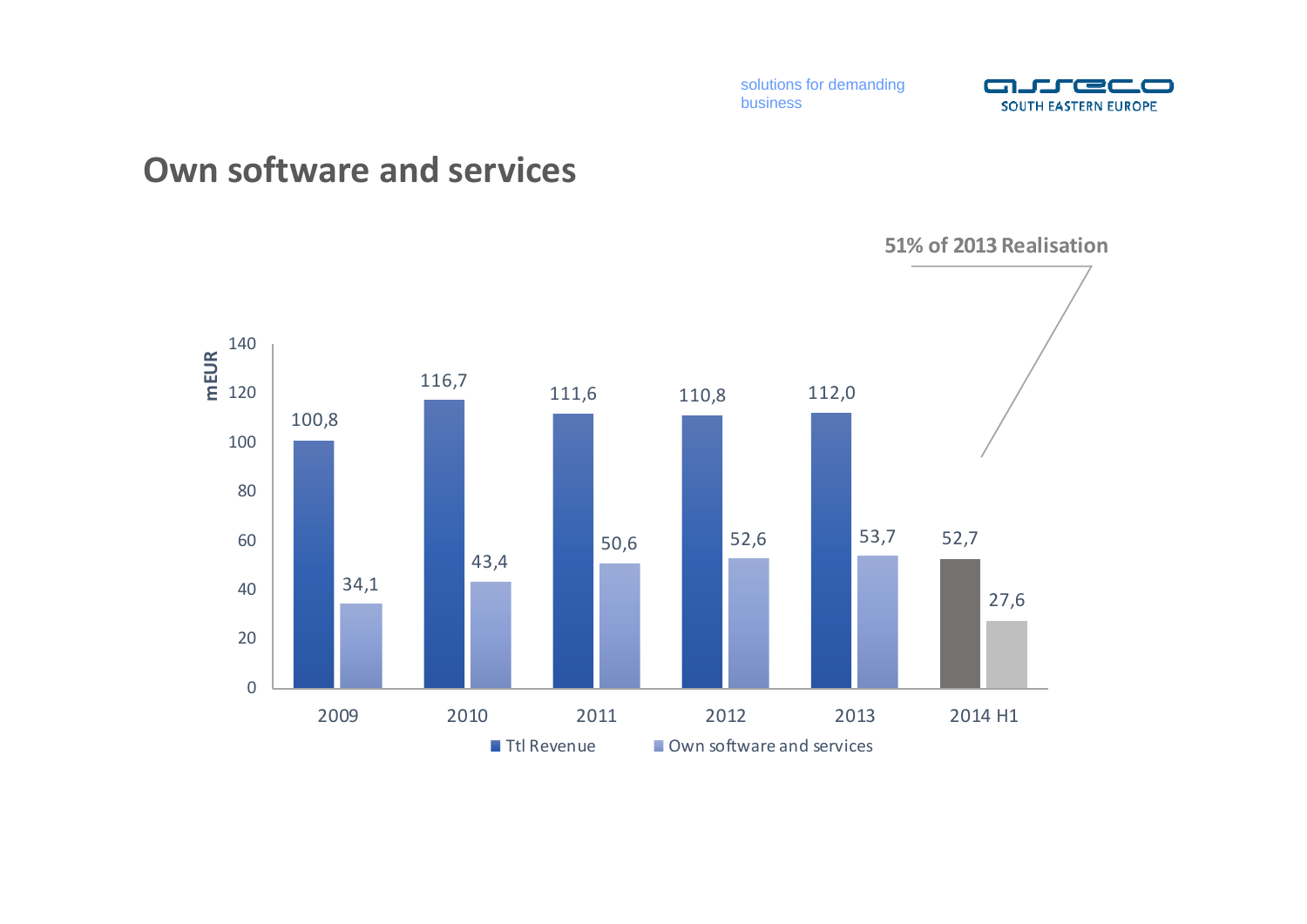

#### **Licences**

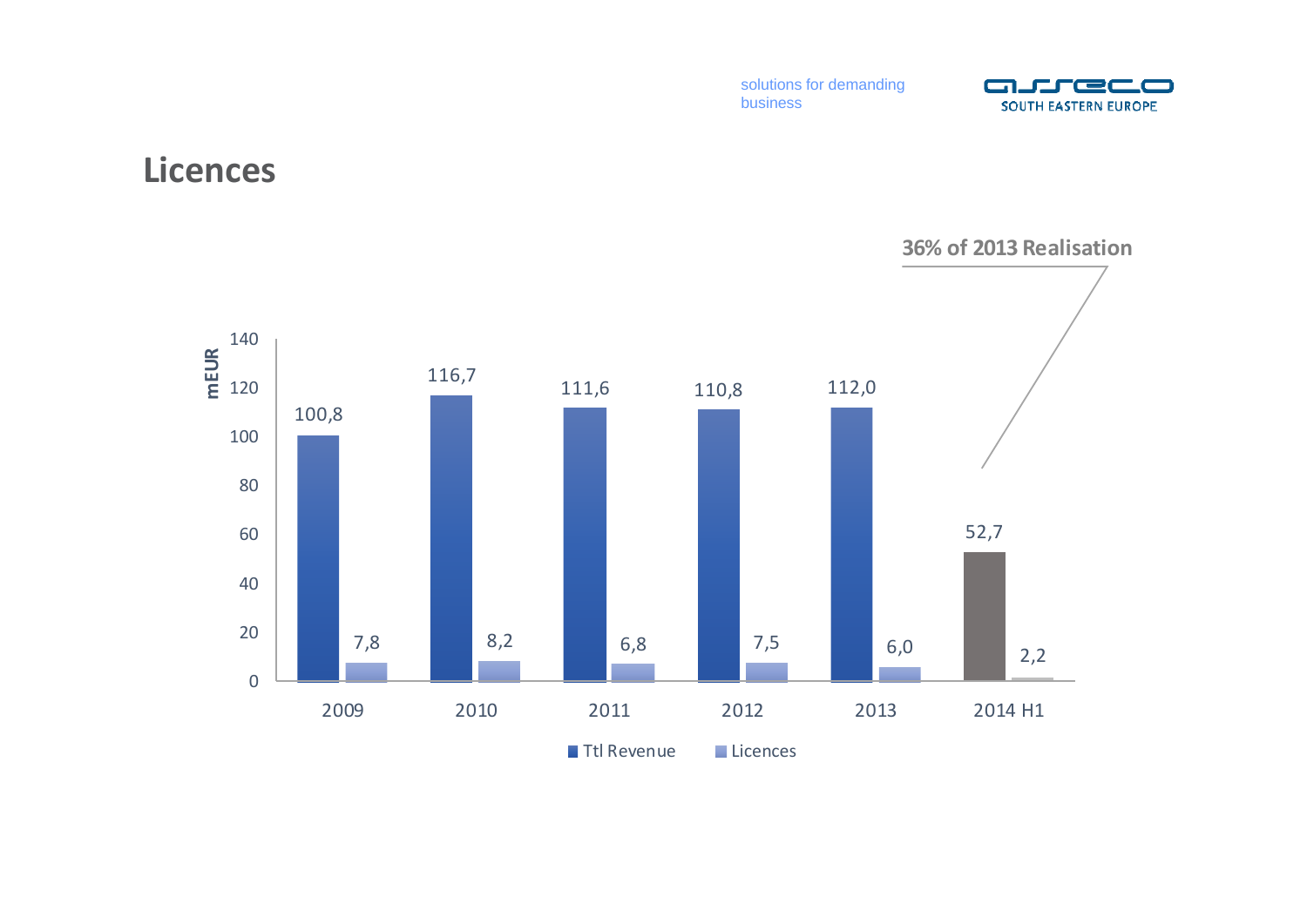

#### **Maintenance and Outsourcing**



Ttl Revenue **Maintenance and Outsourcing** 

|               | 2009 | 2010 | 2011 | 2012 | 2013 | 2014 H1 |  |
|---------------|------|------|------|------|------|---------|--|
| Cost Coverage | 53%  | 56%  | 60%  | 60%  | 60%  | 64%     |  |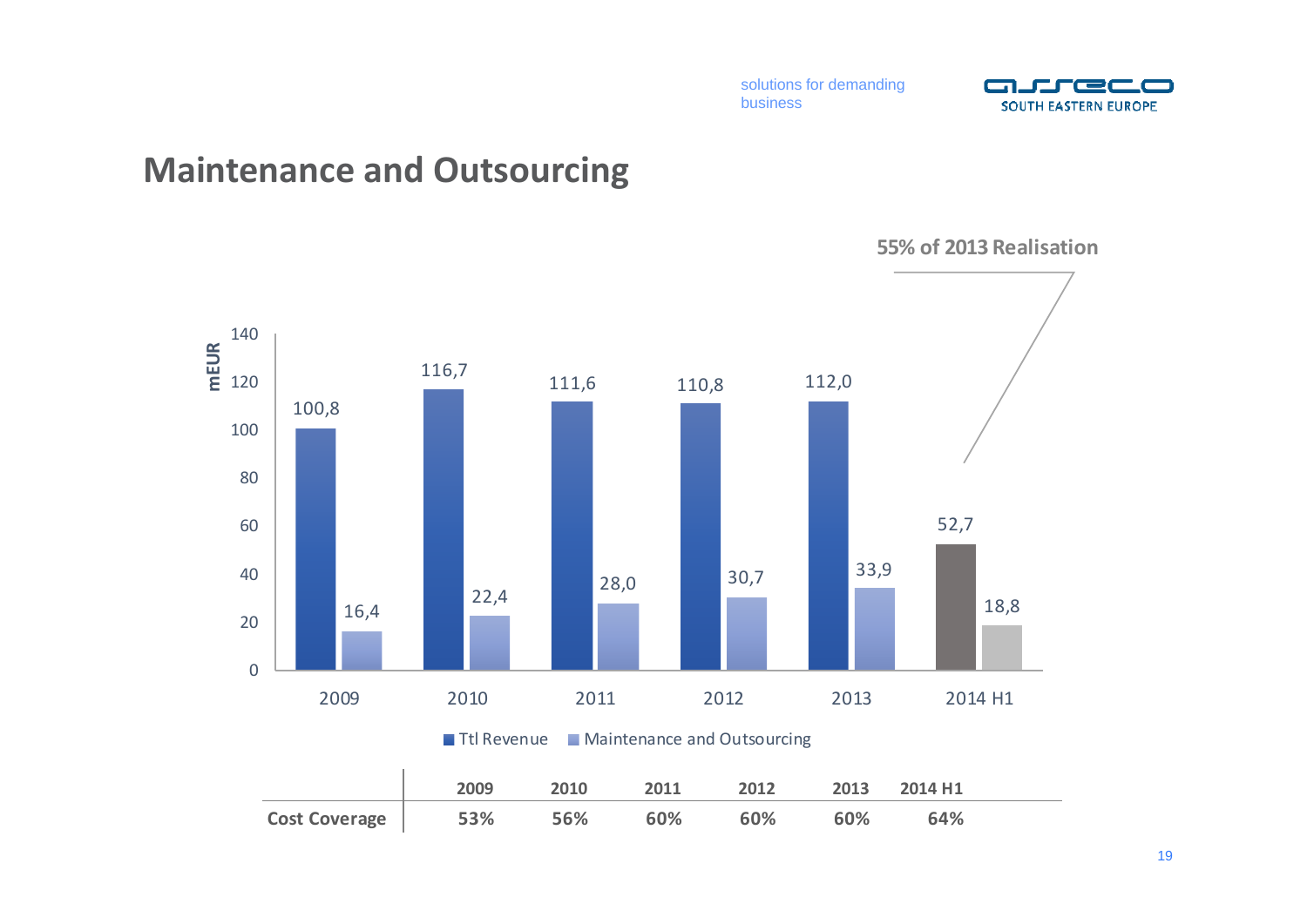

#### **Modifications**

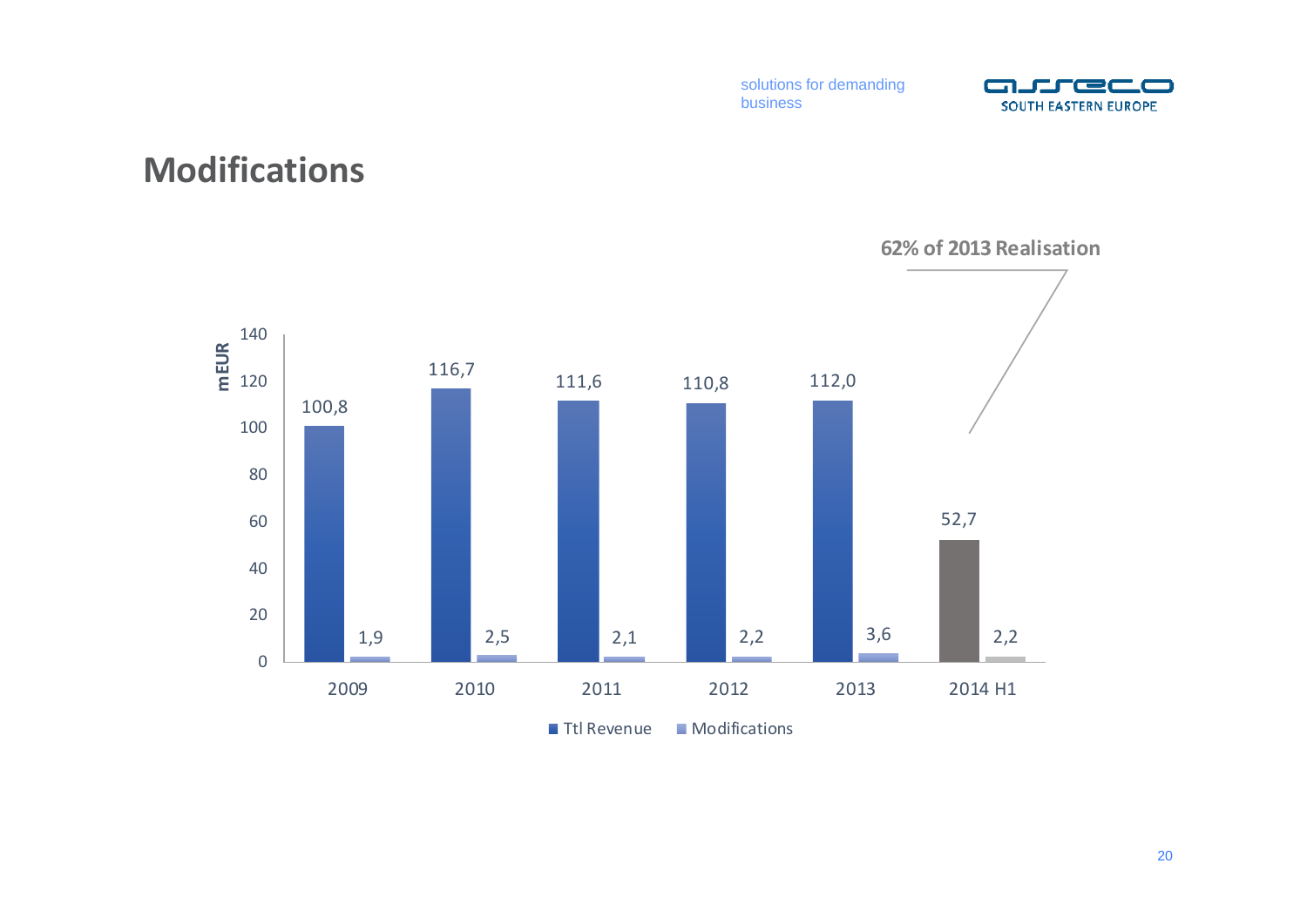

### **Improvement of backlog in M1 (Q3)**

|               | mEUR Q3 2014** Q3 2013* |      | <b>Diff</b> |
|---------------|-------------------------|------|-------------|
| <b>Rev BL</b> | 21,1                    | 18,7 | $+13%$      |
| M1 BL         | 14,6                    | 12,6 | $+17%$      |



\* BL 2013 as at 10/07/2013 \*\* BL 2014 as at 14/07/2014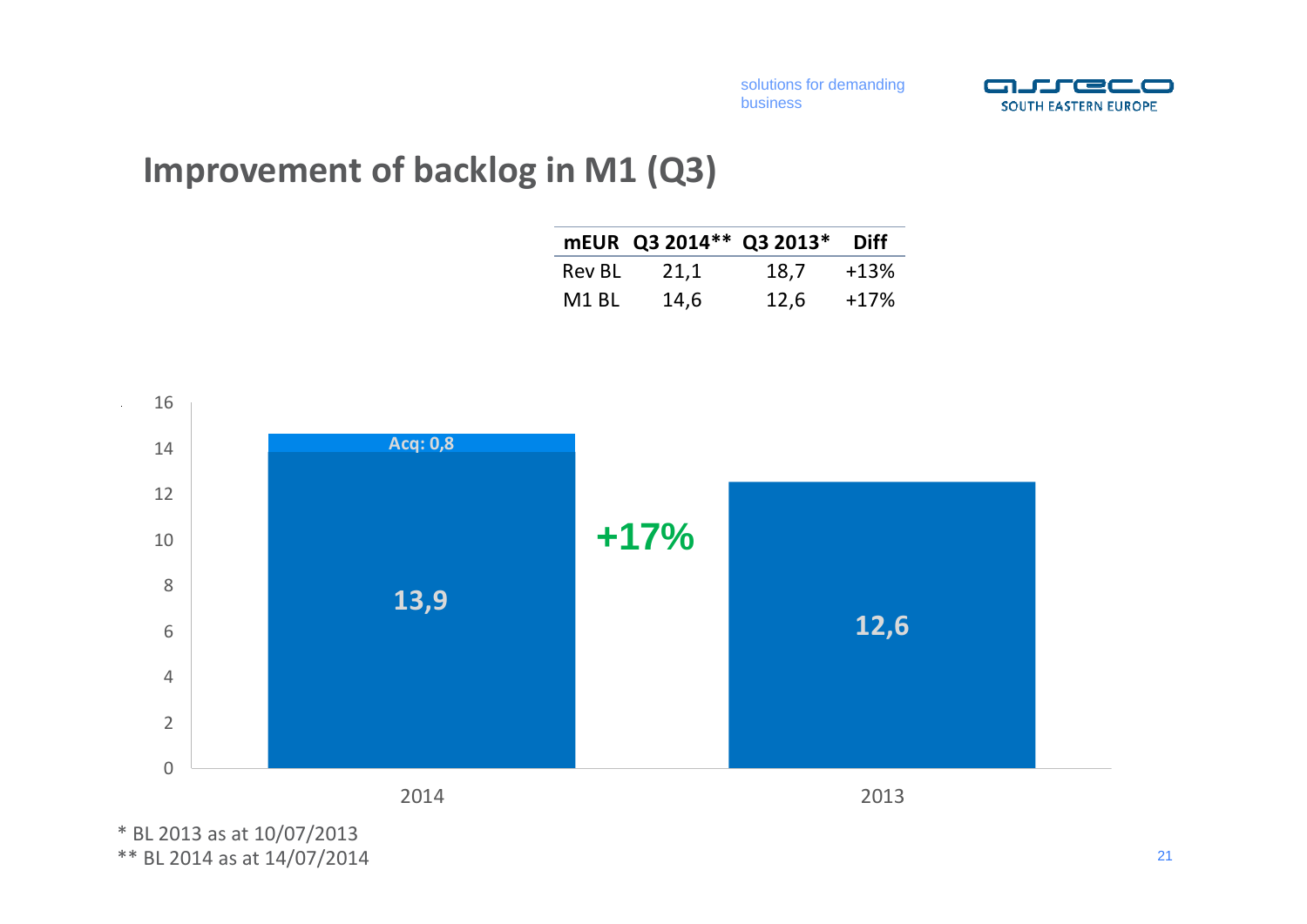

### **Improvement of backlog in M1 (FY)**

| mEUR          | $2014**$ | $2013*$ | <b>Diff</b> |
|---------------|----------|---------|-------------|
| <b>Rev BL</b> | 89,6     | 83,4    | $+7\%$      |
| M1 BL         | 59,8     | 53,3    | $+12%$      |



\* BL 2013 as at 10/07/2013 \*\* BL 2014 as at 14/07/2014